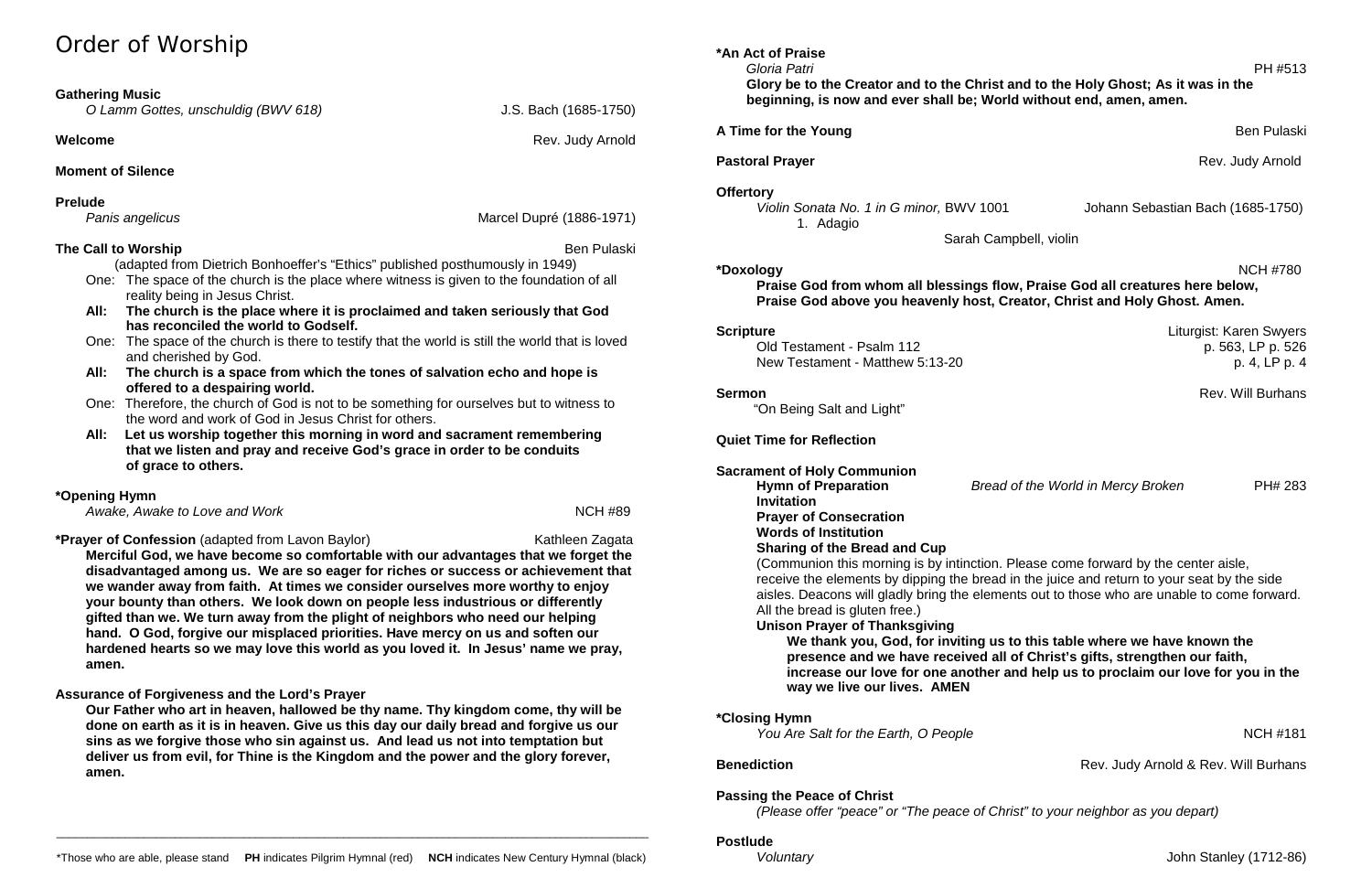# Today's Worship Service

### **Sanctuary Flowers**

Today's Chancel flowers are given to the glory of God, and in loving memory of Helen & R. Gilman Wallace and their parents, by their children Susan and David and their families.

### **P&D Fund**

On Communion Sundays you will find envelopes for the Pastors' and Deacons' Fund. This fund offers monetary aid to congregation members who are experiencing an urgent need for financial crisis assistance. Please consider a donation as part of your worship today.

# Meet Our Church

**First Congregational Church in Winchester, UCC,** *An Open and Affirming Congregation* 21 Church Street, Winchester, MA 01890 781 -729 -9180 **www.fcc -winchester.org**

We are a Christ -centered, nurturing community: growing in faith, serving in love, welcoming all with joy.

The Congregation, Ministers To The World Rev. William Burhans, Lead Pastor Rev. Ms. Judith B. Arnold, Associate Pastor Ms. Kathleen Zagata, RN, MS, CS, Minister of Congregational Health & Wellness Ms. Jane Ring Frank, Minister of Music & Worship Arts Mr. Ben Pulaski, Minister of Faith Formation: Children & Youth Mr. Jeffrey Mead, Organist Mr. Bradley Ross, Sexton Mr. Tyler Campbell, Assistant Sexton Ms. Sarah Marino, Office Manager The Rev. Dr. Kenneth Orth, Pastoral Counselor (Affiliate)

# Welcome!

We are happy you have joined us today for worship. We hope that in the coming hour of quiet, song, prayer, sacred scripture, and communal gathering, you will awaken more fully to God's presence in your life and the world around us.

#### **Restrooms**

Restrooms are located down the stairs as you first enter the front doors of the church.

#### **Accessibility**

Listening devices are available in the back of the sanctuary for the hearing impaired. An after -worship coffee hour is held in Chidley Hall on the bottom floor of the church building. An elevator is located out the doors to the right of the front chancel area and down the hall. Please ask a greeter if you need assistance.

#### **Childcare**

Children are always welcome in the sanctuary! We appreciate the sounds of little ones among us. If you'd prefer, there is a professionally staffed nursery on the floor beneath the sanctuary. Ask a greeter if you need help finding it.

#### **Family Room**

There is also a comfortable room with sofas, chairs, carpet and an audio link to the service for when you need more room to attend to your family. It is located just outside the doors to the right of the front chancel area.

#### **Children (Stepping Stones) and Youth Church School**

Classes for children and youth in pre -k through 12th grade are taught during worship. Families begin the worship service together in the sanctuary. Children are then invited to join us at the front (if they are comfortable) for the Time for the Young. Afterwards, the children and youth are led to their classrooms by their teachers.

#### **Get connected!**

Please tell us about yourself and/or request a prayer by filling out a Welcome/Prayer Request Card found in each pew and place it in the offering plate when it passes. We look forward to getting to know you at Coffee Hour, held downstairs immediately following the service. You can also learn more about our community through our website and Facebook page: **www.fcc -winchester.org**

# **facebook.com/fccwucc**

**Text FCCW to 22828 to join our email list**

# **February 05 , 2017**

The Fifth Sunday after Epiphany 10:00 Worship Service